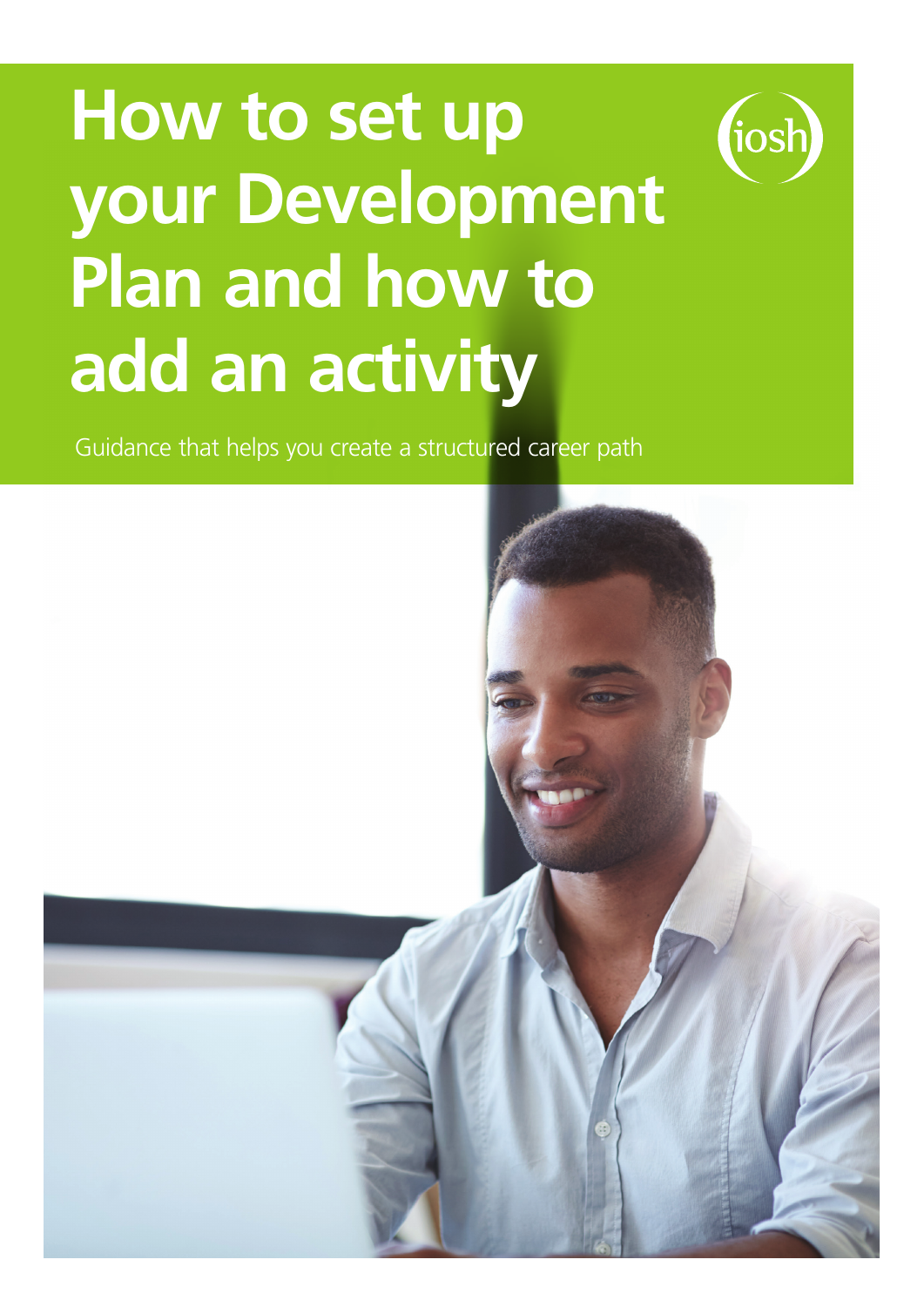# Section A: The Development Plan and Diary

Please consider the following points when setting up your Development Plan

- What are my current main duties and responsibilities?
- What knowledge, skills and experience am I expected to demonstrate? Do I have all of these?
- Do I need to update any of my current knowledge or skills?
- What are my career objectives?
- What knowledge, skills and experience would I like to develop?
- Do I need any formal training?
- Are there any foreseeable circumstances that may affect my CPD? (For example, a long-term project.)
- Which sections of the framework do I need to focus on? (For example, early in your career, you'll probably need to concentrate on development more than maintenance, but bear in mind that you need to cover maintenance too.)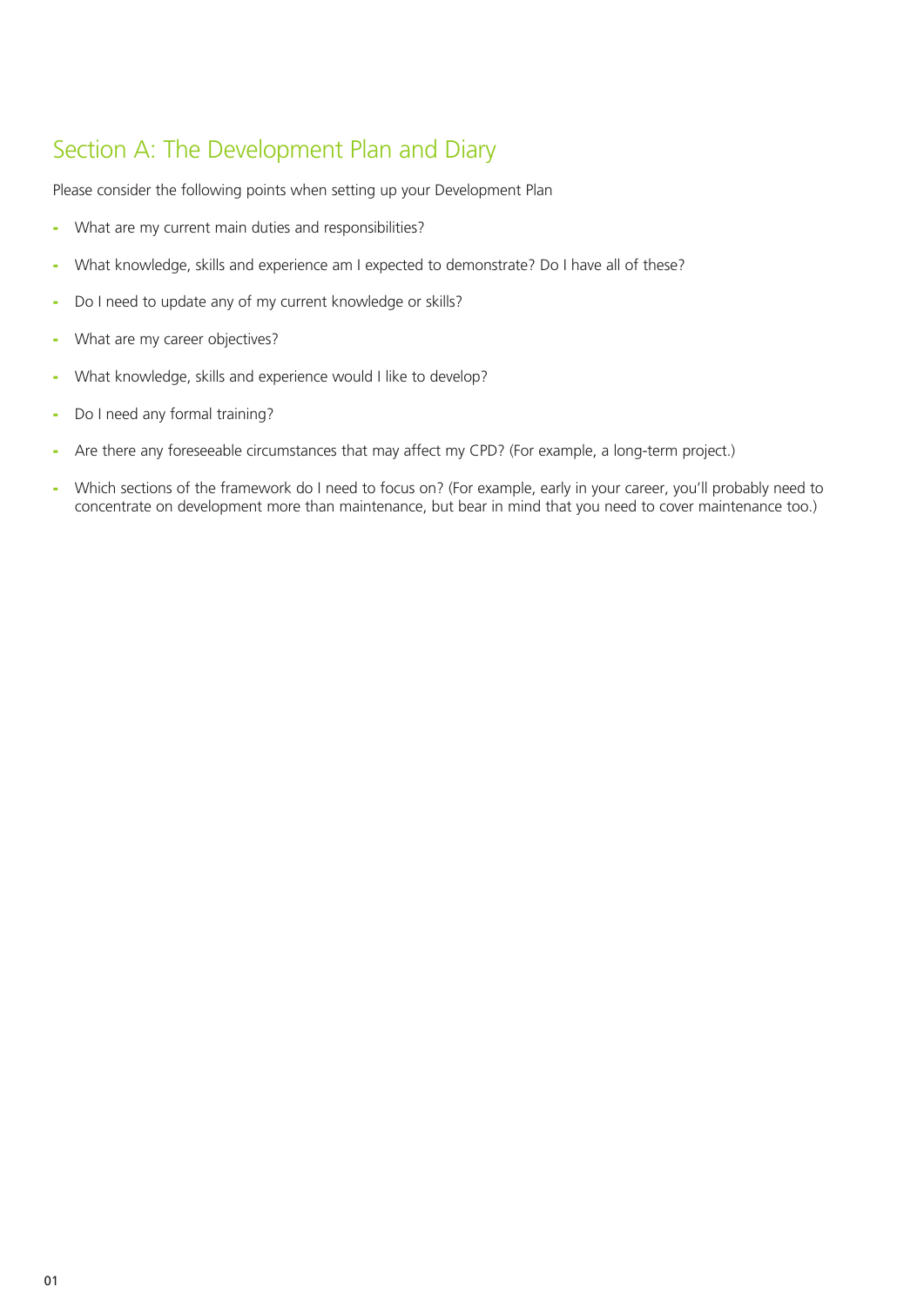# Section A: Setting up your Development Plan

| Name, Title Box  | <b>Start Date</b>                                                                                                                                                        | <b>End Date</b>                                                     | <b>Status</b>                               | Notes Box                                                                                                                                              | <b>Box A</b>                                                                                                                                                                                                               |
|------------------|--------------------------------------------------------------------------------------------------------------------------------------------------------------------------|---------------------------------------------------------------------|---------------------------------------------|--------------------------------------------------------------------------------------------------------------------------------------------------------|----------------------------------------------------------------------------------------------------------------------------------------------------------------------------------------------------------------------------|
| Development Plan | This is the<br>date your CPD<br>requirement<br>started and is<br>usually the date<br>you joined or<br>transferred to<br>either Technical or<br>Graduate member<br>status | This date should<br>be set at least<br>three to six<br>months ahead | The status<br>should be set as<br>"Started" | This is where<br>you enter your<br>Development Plan<br>information.<br>Please see the<br>example below<br>of the layout<br>and information<br>required | Development Plan<br>and Diary.<br>Simply put a tick<br>in this box and<br>then click "save"<br>to set up your<br>Development Plan.<br>However, it will<br>not be completed<br>until you add<br>the required<br>information |

# Notes Box

# Duties and responsibilities

Under this heading, please describe your current duties and responsibilities. These could include areas in your current job description.

You can also upload documents to support your Development Plan through the upload facility.

# **Objectives**

Under this heading you can enter any objectives that you are working towards, either professionally or personally, over the next six or 12 months. These objectives should, wherever possible, map against the notes in your Development Plan, as you will revisit this area periodically to assess your progress against your objectives.

# Personal development

This is a personal statement where you can add any plans you may have to develop your skills and knowledge. You can include courses or training you plan to undertake or you may opt to do a brief self-analysis of your strengths and weaknesses, and then add notes on how you intend to address any weaknesses.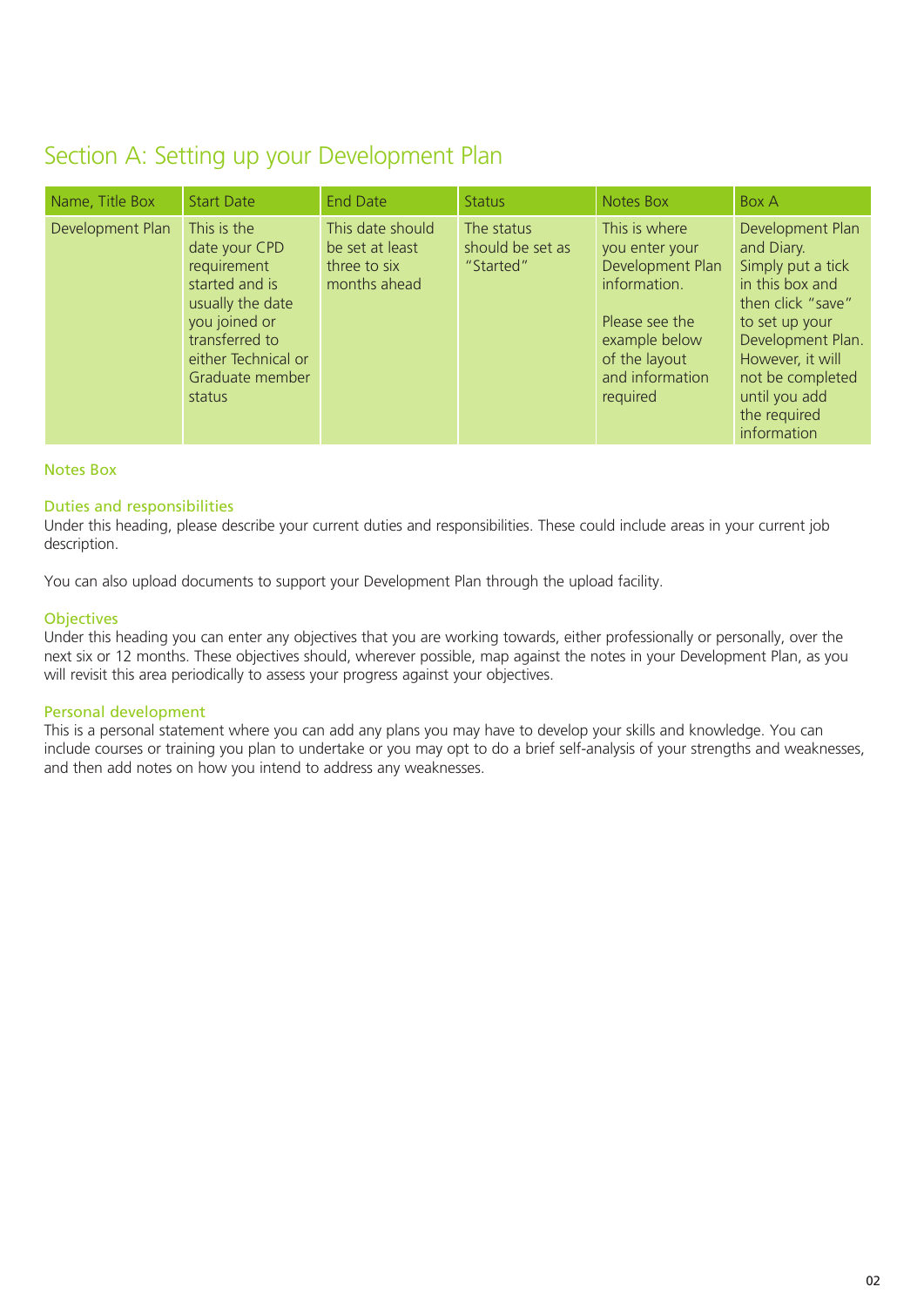# Section A: Development Plan example

| Title            | <b>Start</b> | End         | <b>Status</b> |
|------------------|--------------|-------------|---------------|
| Development Plan | 01 Jan 2014  | 31 Dec 2017 | Started       |

# Notes Box

## Duties and responsibilities

My primary role is to provide a resource to contact members on a pro-active basis to support a range of initiatives including membership retention activity, Continuing Professional Development compliance, advising members on IPD, delivering internal and external presentations on the benefits of CPD and IPD.

Seeking and converting membership recruitment opportunities and processing membership information.

I advise and assist members with membership enquiries and queries.

Primary contact tools are phone, email, letters, and communication via the internal CRM system.

I also advise and support members with their professional development, guiding them on the routes to achieve chartered status of the organisation.

I deliver internal and external presentations and workshops to increase members' CPD and IPD understanding.

#### **Objectives**

Over the next 12 months my main objective is to seek opportunities within the organisation to move into a more face-toface interactive role and utilise my core skills.

I want to continue to develop further the work I have started on the Member Contact Framework and the Engage, Service and Retain initiative that I have created.

I also plan to continue to work on and improve the welcome and retention processes, in line with the organisation's overall strategy.

Another objective I have is to provide the membership manager with a performance monitoring sheet which captures the outcomes from all the previous months' membership activities.

To comply with BSI/ ISO, I have set an objective to work on assigned membership processes to ensure that they are up-todate and meet the required standards. This objective will be monitored in monthly one-to-one meetings with my line manager and will be reviewed at my next annual performance review meeting in July 2017

### Personal development

I aim to develop email quality in line with a directive received from the Head of Corporate Affairs.

The Head of Corporate Affairs will assess email quality using a structured form and will provide development areas for me to work on over the next 12 months. I also want to increase my confidence in using Microsoft Excel and other IT support tools to be able to complete tasks and reports. I have arranged with the IT department for this training to be delivered on a monthly basis.

| Save your Development Plan by putting a tick in box A and then clicking "save" |  |  |  |
|--------------------------------------------------------------------------------|--|--|--|
| A: Development Plan and Diary                                                  |  |  |  |
| <b>B:</b> Maintenance of Skills                                                |  |  |  |
| C: New Professional Skills                                                     |  |  |  |
| <b>D: Transferable Management Skills</b>                                       |  |  |  |

Your Development Plan is now set up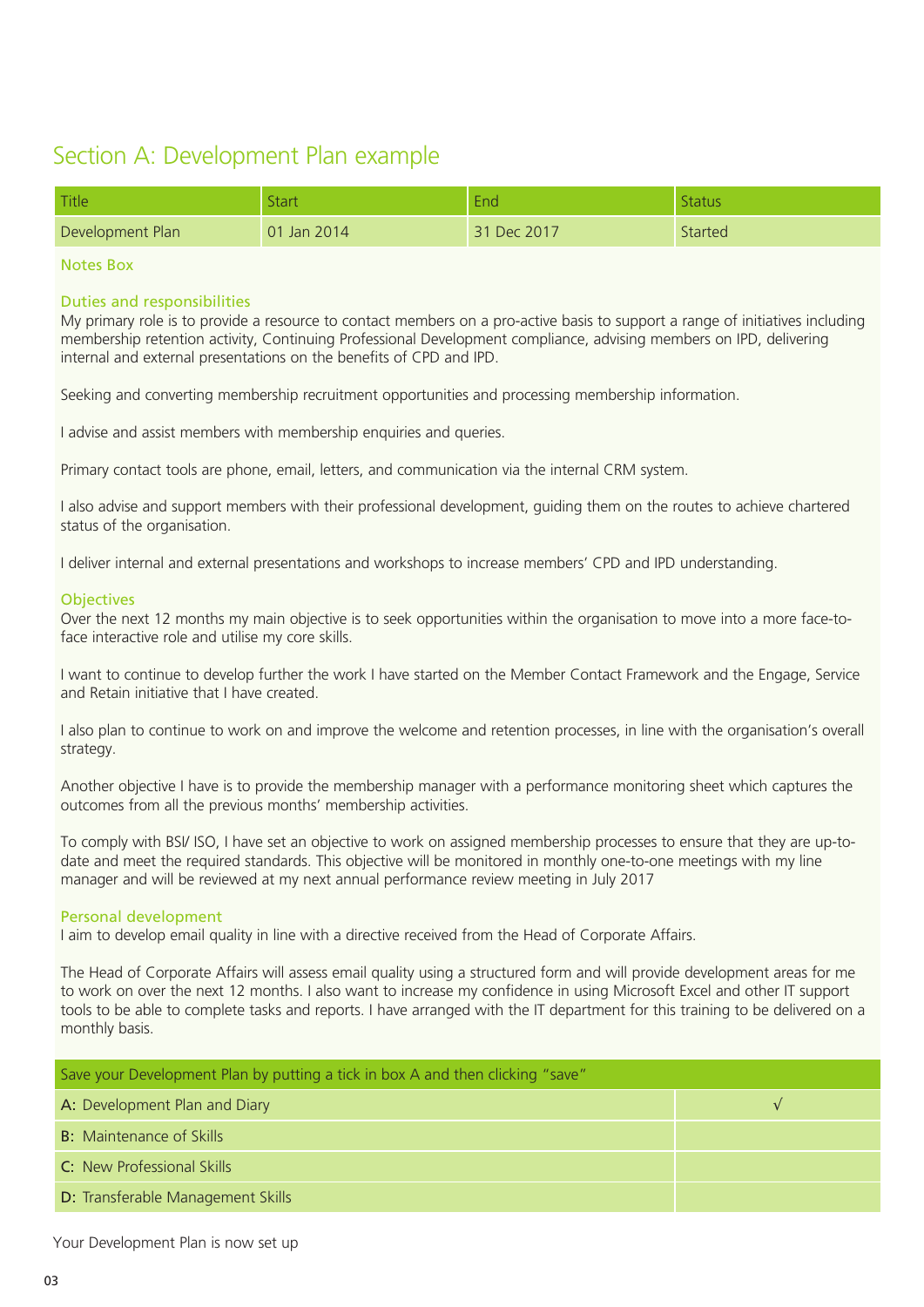# How to add an activity

Title Give your activity a name, for example "Branch meeting / Internal audit / Training course / NEBOSH Diploma / NVQ Level 5"

Status Started, Finished, Planned or Cancelled, whichever is appropriate

Start/End Enter the start and finish dates of your activity

Notes Box Type in: "Reflective statement" (see below)

Saving an activity Select where you want to place the activity, to best demonstrate the learning outcome from completing that activity. You should place all Completed or Finished activities under either B, C or D. There should be no activities should under Section A: this area is where you place your Development Plan.

| Title         | Start       | End         | Status   |
|---------------|-------------|-------------|----------|
| Company audit | 16 Jul 2015 | 18 Jul 2015 | Finished |

# Notes Box

# Reflective statement

# Describe

1) What the activity was

2) Why you carried out the activity

3) What you felt you gained from completing the activity

4) How you intend to use or apply the knowledge gained

| Save your activities by putting a tick in your chosen box and then clicking "save" (see below)                                                  |  |  |  |
|-------------------------------------------------------------------------------------------------------------------------------------------------|--|--|--|
| B: Maintenance of Skills - This area demonstrates that you are keeping your learning up-<br>to-date and current                                 |  |  |  |
| C: New Professional Skills - This is where you place activities that reflect new or fresh<br>learning activities and outcomes                   |  |  |  |
| D: Transferable Management Skills - This is where you place transferrable activities,<br>such as audits, presentations, toolbox talks and so on |  |  |  |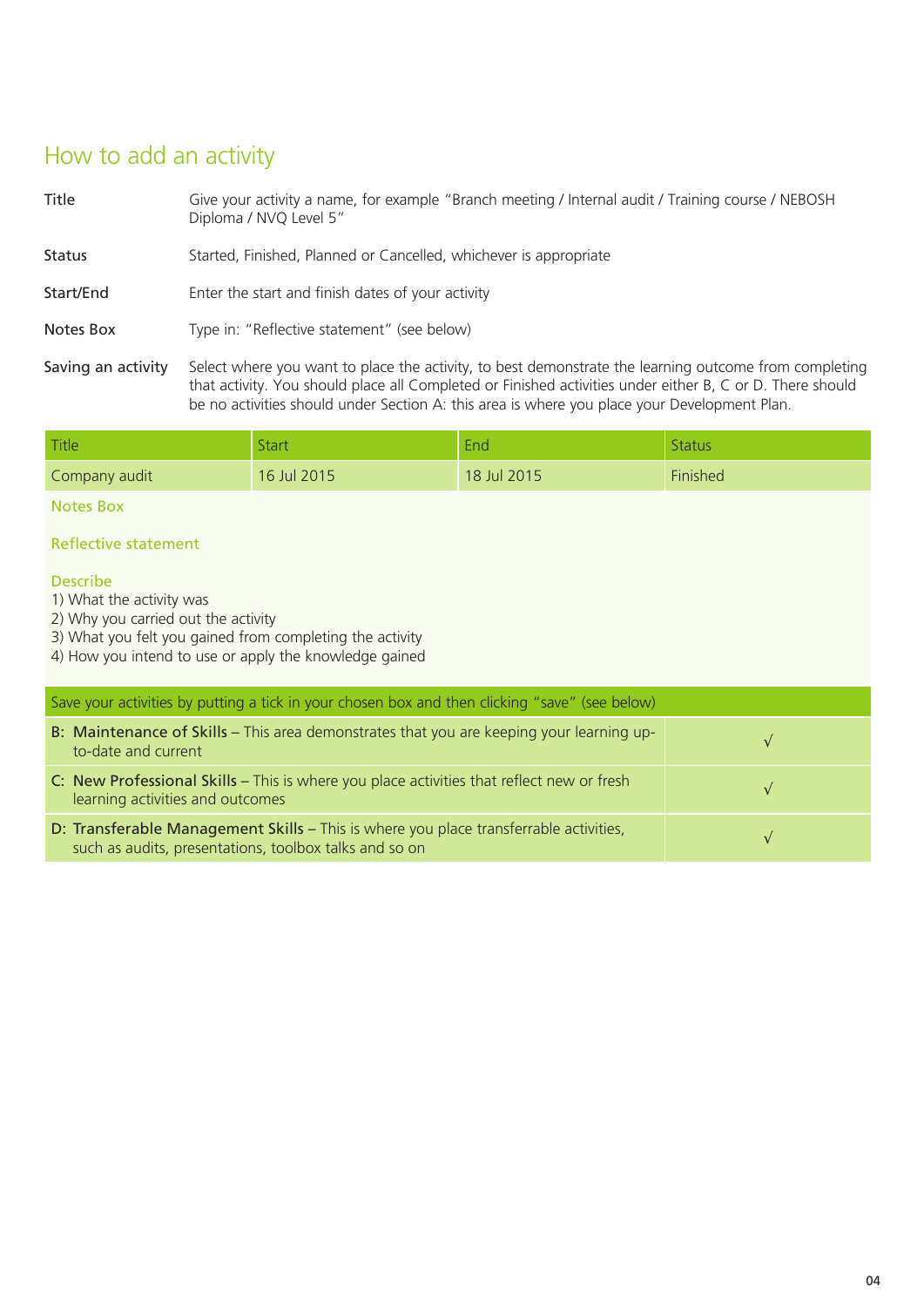# Example of how to add an activity

| Title                         | Start       | End         | Status   | <b>Type</b>           |
|-------------------------------|-------------|-------------|----------|-----------------------|
| The Route to Chartered Status | 17 Jul 2016 | 17 Jul 2016 | Finished | External presentation |

# Notes Box

## Reflective statement

This was a member engagement event on IPD / CPD aimed at members from a group of companies.

The event was held in the conference room at Terminal 2 London Heathrow Airport and my role was to deliver the Route to Chartered presentation to the 60 members who attended.

I delivered the Route to Chartered presentation that I had re-written and was signed-off by the creative team for corporate delivery using a simplified narrative.

I delivered the presentation in the following format:

- 1) A description and explanation of the IPD process
- 2) What does the Skills Development Portfolio process look like, and what is required to complete it?
- 3) What does the Electronic Online Assessment look like, and what is required to complete it successfully?
- 4) What is required to complete the CPD audit successfully?
- 5) What the Peer Review Interview entails and how to prepare for it

By delivering the presentation in this format clearly and simply, I am ensuring that members who are either going through the IPD process or are about to enrol on the process have a full and clear understanding of what is required to give themselves the best chance of achieving their goals and objectives.

This reflective statement is supported by the uploaded document (you can now upload documents to support your reflective statements).

| Save your activities by putting a tick in your chosen box and then clicking "save" |  |  |  |
|------------------------------------------------------------------------------------|--|--|--|
| <b>B: Maintenance of Skills</b>                                                    |  |  |  |
| C: New Professional Skills                                                         |  |  |  |
| D: Transferable Management Skills                                                  |  |  |  |

NB: *The minimum number of activities required over a 12-month period is six activities, preferably with an activity added every two months. You can, of course, add as many activities as you wish.*